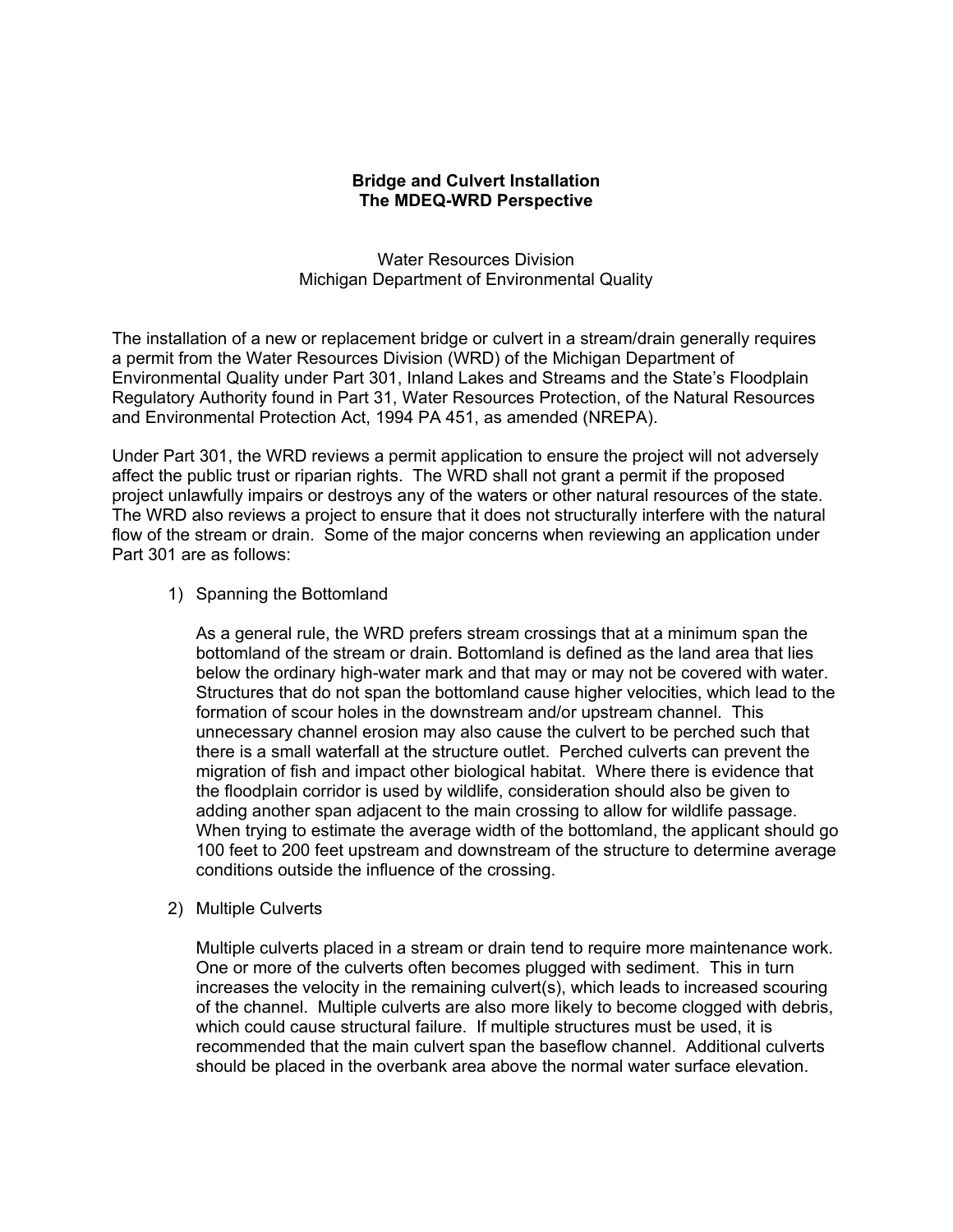#### 3) Eliminating Direct Road Runoff

New or replacement stream or drain crossings should be designed such that the runoff from the road is diverted away from the crossing into a vegetated area before entering the watercourse. Use of a curb section on the portion of the roadway that is over the stream or drain will also prevent road runoff and its associated pollutants from directly entering the watercourse. Storm sewer pipes should not empty directly into a stream or drain. They should be discharged through a vegetated area which allows pollutants to settle out before entering the watercourse. Oversized sediment sumps in the storm sewer system can be used in the vicinity of a stream or drain. In order to be effective, the sediment sumps need to be regularly cleaned out when they are 40 to 60 percent full.

## 4) Minimizing the Loss of Natural Stream Bottom

 cutting that is occurring in the stream system and on any anticipated drain cleanouts. The loss of stream bottom habitat resulting from excessively long culverts or the use of a culvert with an unnatural bottom is a concern with regard to the biological integrity of the stream or drain. The loss of stream bottom habitat can be mitigated using a couple of methods. The first method requires that the culvert be recessed 6 to 12 inches to allow the natural stream bed materials to migrate into the recessed area. The depth that the culvert is recessed is dependent on the natural down A larger culvert may be required to accommodate the loss of end area caused by recessing the culvert. The second method to reduce the loss of natural stream bottom habitat involves the use of steeper fill slopes and a headwall at the ends of the structure in lieu of a culvert protruding from the fill slope. This allows for the use of a shorter structure.

#### 5) Proper Soil Erosion Controls

Permits issued by the WRD include provisions requiring that proper soil erosion and sedimentation controls be used to prevent sediment from entering the stream or drain during and after construction. Most road agencies are Authorized Public Agencies (APA) under Part 91, Soil Erosion and Sedimentation Control (SESC), of the NREPA. As such, APAs are required to prepare a soil erosion control plan for most earth change activities. If the road agency is not an APA, a SESC permit must be obtained from the appropriate County or Local Enforcing Agency responsible for administering Part 91. Temporary soil erosion control methods shall be installed before or upon the commencement of the earth change. Soil erosion controls shall be maintained to prevent sediment from leaving the site of the earth change and entering a waterbody. The road agency is responsible for any sediment that leaves the disturbed site and enters a stream, drain, or wetland.

# 6) Alignment

New or replacement structures should be aligned with the baseflow channel or the floodplain/floodway depending on site conditions. Poor structure alignment can accelerate bank erosion and channel scour.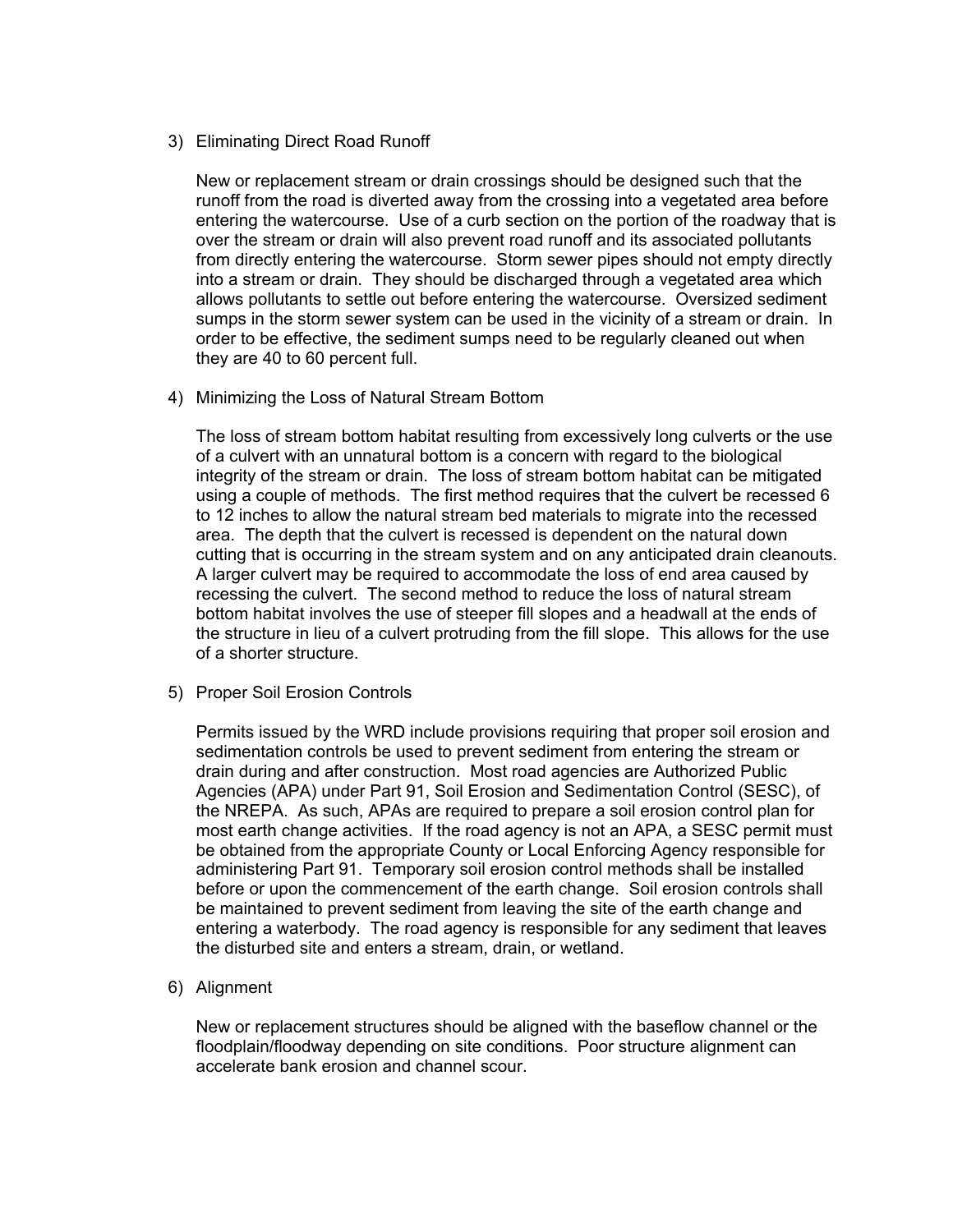# 7) Navigational Concerns

Navigational issues are generally not a concern in smaller streams/drains. However, if the stream/drain could potentially be used by canoeists or boaters it is desirable to maintain a sufficient underclearance to allow this activity to continue. An underclearance of 4.3 feet is desired for canoeists.

The WRD has control, under Part 31, over the alterations of natural or present watercourses to assure that the channels and the portions of the floodplains that are floodways are not inhabited and are kept free and clear of interference or obstruction. The WRD reviews a permit application to ensure that a new or replacement bridge or culvert does not harmfully interfere with the discharge or stage characteristics of the stream or drain that could result in damage to property, a threat to life, a threat to personal injury, pollution, impairment, or destruction of the water or other natural resources.

A bridge or culvert project including any increase in the road grade must be evaluated hydraulically for a range of discharges up to and including the 100-year discharge to insure that it does not cause a harmful interference on streams or drains with a drainage area of 2 square miles or more. If the proposed project causes an increase in the floodplain elevation (energy grade line) when compared to existing conditions, the applicant has the following options:

- 1) Withdraw the application.
- 2) Re-design the project such that it does not cause an increase in the floodplain elevation.
- 3) Certify that the project and the increase do not cause a harmful interference, if the increase is confined to the applicant's property.
- 4) Notify all affected property owners and also certify that the project and the increase do not cause a harmful interference, if the increase goes off the applicant's property.

Some Michigan communities that participate in the National Flood Insurance Program (NFIP) do not allow a project to cause any increase in the floodplain elevation. In these communities, options 3 and 4 listed above could not be used without a variance from the community. In addition, if the proposed project causes a change in the location of the floodway or an increase in the floodplain elevation in an NFIP community, a letter of map revision will be required from the Federal Emergency Management Agency.

Some of the major concerns when reviewing an application under Part 31 are as follows:

1) Reduced Structure Area

If the proposed structure has a smaller flow area than the existing structure, there may be an increase in upstream floodplain elevations. Sometimes, using a smoother structure can mitigate for the reduction in flow area. For example, given two structures of equal length and waterway area, a concrete structure will be hydraulically more efficient than a corrugated metal structure. Another mitigation technique is to use a hydraulically more efficient inlet configuration. A structure with a headwall is more efficient than a culvert that protrudes from the fill slope. Reducing the flow area will also increase the outlet velocities of the structure. When this occurs, additional riprap to protect the channel and bank areas may be required.